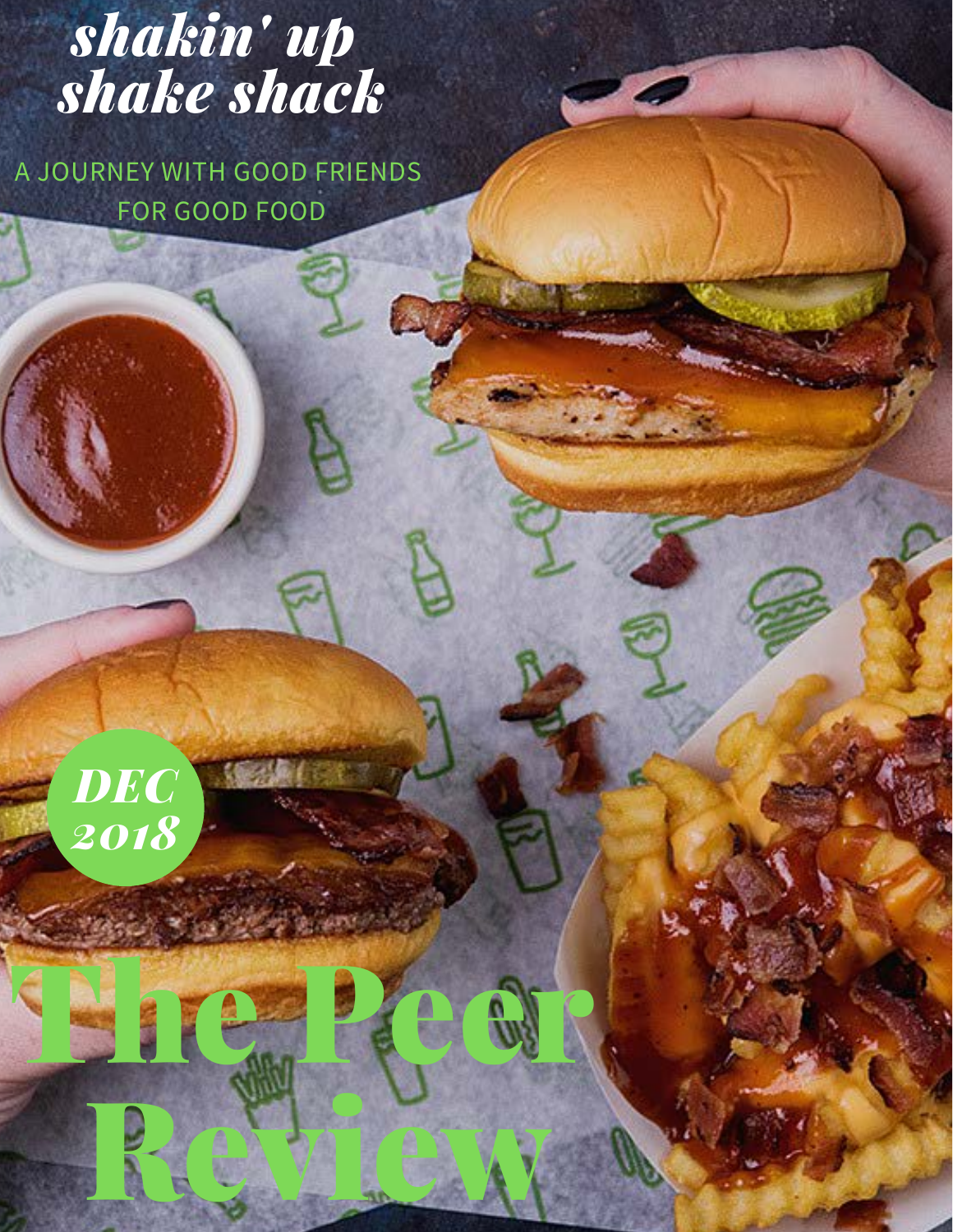# The Verdict

Shake shack, or as some like to make the analogy "East Coast In-N-Out", is an upscale chain burger restaurant located in UTC La Jolla. Aside from the typical burgers and fries some of the more unique items the peers got were Elizabeth's cheese fries, Ryan's vegetarian mushroom burger, and a shared Oreo milkshake. These, along with the typical assortment of burgers and regular fries, filled empty stomachs and are officially recommended by the peers!



Here is the unassuming mushroom burger. It features a fried portabello mushroom full of warm gooey cheese.